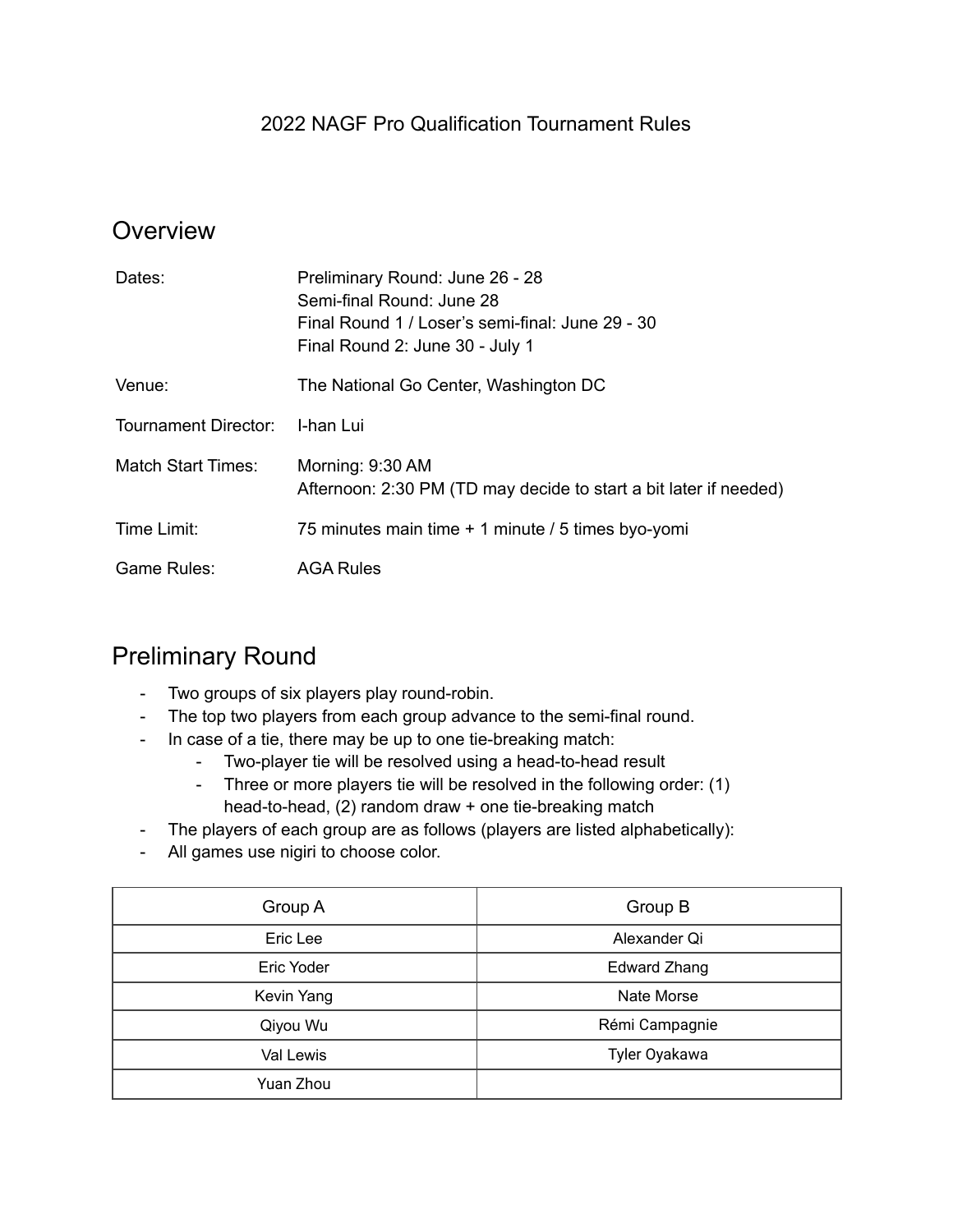# Semi-final Round

- Each group's #1 player plays the other group's #2 player in a single match. If the top and second players are not decided, TD may use another random method to place players.
- The semi-final round will be played on June 28. The specific start time will be announced by the TD on the day or day before. (Depending on the preliminary round results, this round may be played in the evening of June 28.)
- Color's chosen with nigiri.

## Final Round 1 / Loser's semi-final

- The two winners from the semi-final will advance to the final round and play a best-of-three match.
- The two losers from the semi-final will play the loser's semi-final in a best-of-three match.
- The first two games will be played on June 29, and in case of a 1-1 result, the third game will be played on June 30.
- Even if the two finalists had played at the preliminary or semi-final round, the previous result will not be counted for the best-of-three match.
- First and 3rd game colors are chosen with nigiri.

# Final Round 2

- The winner from the loser's semi-final and the loser from Final Round 1 will play the Final Round 2 in a best-of-three match.
- The games will be played on June 30 July 1. Specific times will be announced by the TD.
- Even if the two finalists had played at the preliminary round, the previous result will not be counted for the best-of-three match.
- First and 3rd game colors are chosen with nigiri.

#### Other notes

- Triple Ko/Super Ko: TD decides a draw. We will continue the tournament with the draw, and use the tie-breaking rules when needed.
- Nigiri: The older player gets white for nigiri (following Go custom). The player who wins the guessing game chooses the color.
- There will be no meal break during a game.
- For any unexpected situations, the TD will make the final decision.
- Players are not allowed to have any electronic devices with them during a match. "Electronic devices" includes phones, tablets, smart watches, etc. There will be a place